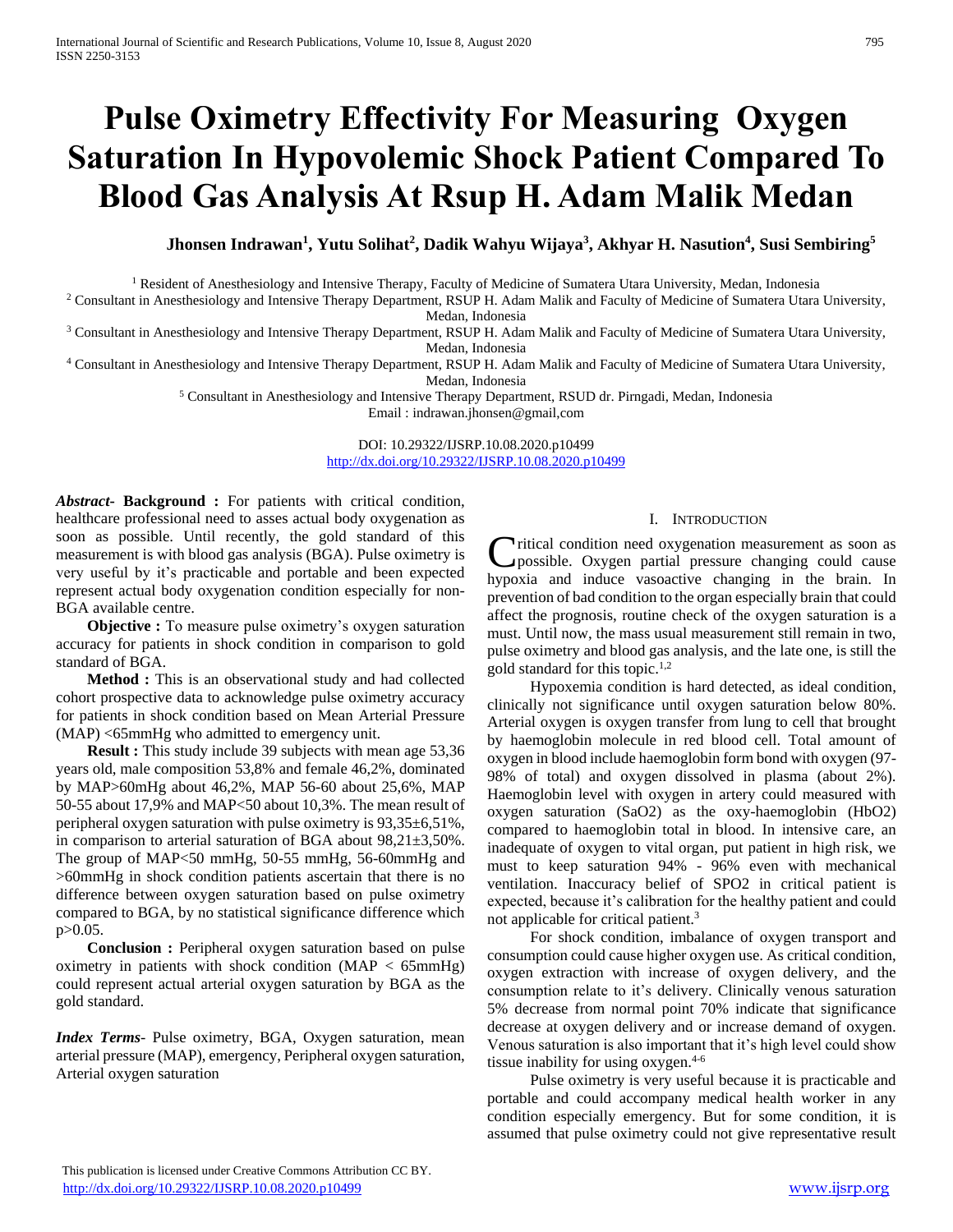for the actual body oxygenation condition such as shock and low blood pressure. Because it's practical and easy use that could give the best result and benefit for critical condition, we want to acknowledge it's accuracy for that condition we told first such as shock. This study especially discuss about using pulse oximetry for shock patients in emergency room for emergency situation, with mean arterial pressure (MAP) below 65mmHg.<sup>7,8</sup>

#### II. METHOD

 This study is an descriptive analytic study with a cohort prospective design to acknowledge the accuracy of pulse oximetry in emergency room at Haji Adam Malik Hospital Medan. Total sampling is used to represent population which all subjects who come and meet the selection criteria are included in the study until the number of subjects is met. After obtaining approval from the Ethics Committee, Faculty of Medicine, University of North Sumatra, based on inclusion and exclusion criteria 39 research samples were collected. All samples were admitted to emergency room with shock criteria, which MAP below 65mmHg. At the same moment, we measured pulse oximetry at the index finger, blood pressure at the other arm, blood sample was taken from femoral artery. For normally test, we used software SPSS 24. Normal if  $p > 0.05$ , and  $p < 0.05$  for not normal, we used one way Annova for normally distributed, and kruskal wallis for not normally distributed. Correlation was considered significant if the  $p$  value  $< 0.05$ .

#### III. RESULT

 This study was attended by 39 subjects who met the inclusion criteria. The characteristics of this study were displayed on table 4.1.

| <b>Characteristics</b>         | $N(\%)$           |
|--------------------------------|-------------------|
| Age, years                     | 53,26±12,176      |
| Gender, $n\%$ )                |                   |
| Male                           | 21 (53,8)         |
| Female                         | 18 (46,2)         |
| Consciousness, $n(\%)$         |                   |
| Alert                          | 3(7,7)            |
| Verbal                         | 9(23,1)           |
| Pain                           | 26(66,7)          |
| <i>Unresponsive</i>            | 1(2,6)            |
| Systolic blood pressure, mmHg  | $81,43\pm8,47$    |
| Diastolic blood pressure, mmHg | $46,48 \pm 8,03$  |
| MAP (Mean arterial pressure)   |                   |
| $<$ 50                         | 4(10,3)           |
| 50-55                          | 7(17,9)           |
| 56-60                          | 10(25,6)          |
| >60                            | 18 (46,2)         |
| SpO2, %                        | $93,35 \pm 6,51$  |
| SaO2, %                        | $98,21 \pm 3,50$  |
| pH                             | $7,32\pm0,16$     |
| $PCO2$ , mmHg                  | $28,11\pm9,67$    |
| PO2, mmHg                      | $148,23\pm40,06$  |
| $HCO3$ , $mEq/I$               | $17,83 \pm 10,26$ |
| ВE                             | $-8,71 \pm 10,54$ |

#### **Table 4.1 Basic characteristics parameter of subject**

 From the analysis, using one way annova and kruskal wallis, we acknowledge that there is no significance difference statistically compared to MAP, for peripheral oxygen saturation by pulse oximetry, arterial oxygen saturation by BGA, pH, PCO2, PO2, HCO3 and Base Excess. The data is showed at table 4.2

## **Table 4.2 Oxygen saturation difference between pulse oximetry and BGA based on** *Mean arterial pressure* **(MAP) in shock patient**

|                  | <b>Mean Atrial Pressure (MAP)</b> |                  |                  |                   | Nilai p |
|------------------|-----------------------------------|------------------|------------------|-------------------|---------|
|                  | $50$                              | $50 - 55$        | $56 - 60$        | >60               |         |
| SpO2             | 98.5 (91-99)                      | 88 (82-99)       | 93 (68-99)       | 96.5 (82-99)      | 0.096   |
| SaO2             | 99 (97,6-100)                     | $99(79-100)$     | 99 (93-100)      | $99(96-100)$      | 0.871   |
| pН               | $7,27(7,18-7,34)$                 | 7,33(6,9-7,56)   | 7,33(7,26-7,43)  | $7,35(7,07-7,67)$ | 0,303   |
| PCO <sub>2</sub> | $25.45 \pm 7.09$                  | $25.28 \pm 8.44$ | $27.04 \pm 9.74$ | $30,41\pm 10,66$  | 0.581   |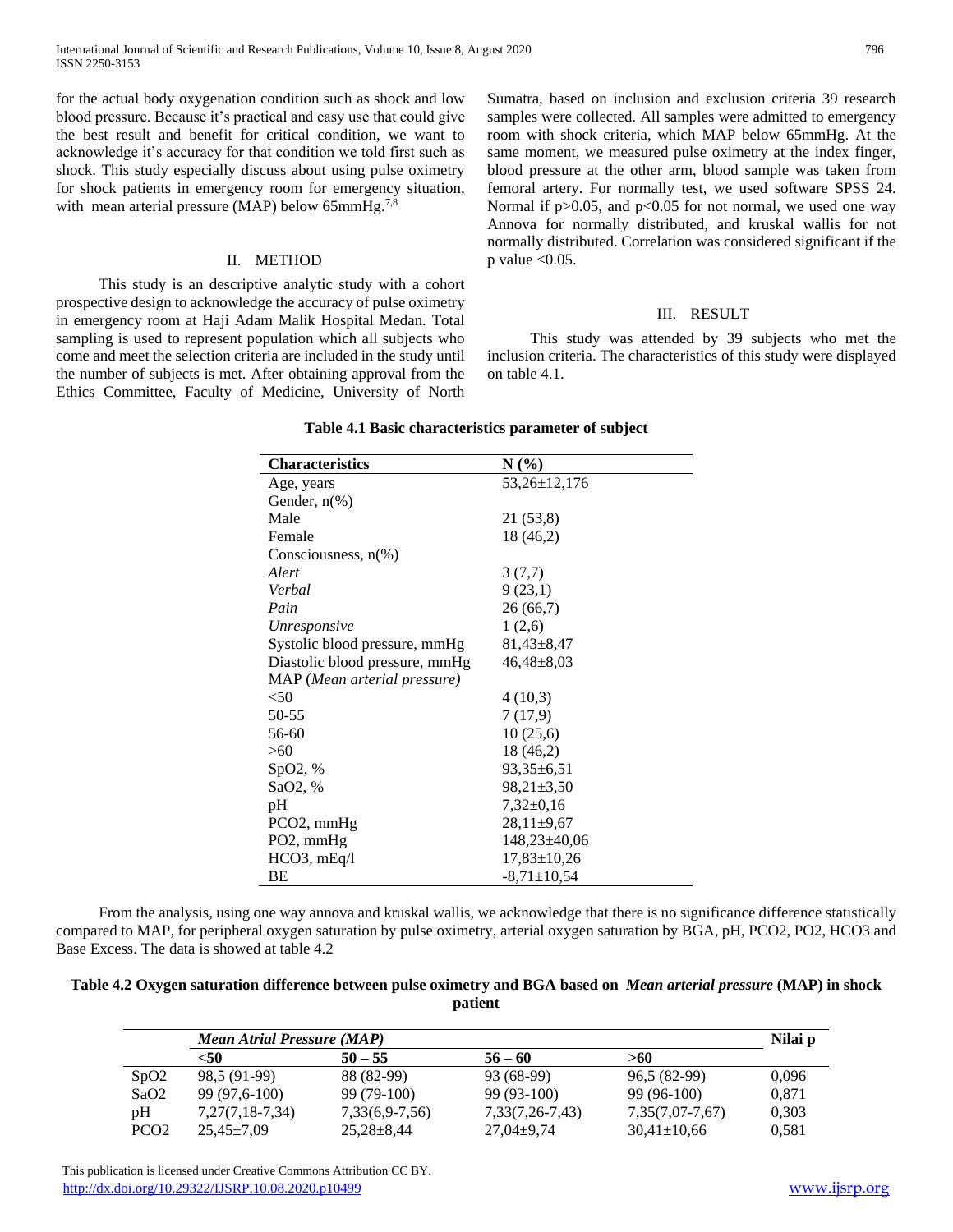International Journal of Scientific and Research Publications, Volume 10, Issue 8, August 2020 797 ISSN 2250-3153

| PO <sub>2</sub> | 136.5±44.32        | 141.28±49.79         | 154.36±44.79      | $150.14\pm35.01$    | 0.854 |
|-----------------|--------------------|----------------------|-------------------|---------------------|-------|
| HCO3            | $12,35(8,5-12,9)$  | 15.3 (4,3-28,4)      | $12,35(9,7-34,5)$ | $18.9(5,60-50,0)$   | 0.313 |
| - BE            | $-15(-16-(-12,8))$ | $-9,8 - (-26,9-4,6)$ | $-12,8(-17,9-11)$ | $-8,4-(-20,3-24,6)$ | 0.465 |

 For acknowledge the comparison between SpO2 by pulse oximetry to SaO2 by BGA in measuring oxygen saturation, we used determination test to identify area under curve (AUC) from receiver operating characteristic (ROC) curve, that shown in table 4.3 to 4.6.



**Picture 4.1 The Comparison of SpO2 to SaO2 in measuring oxygen saturation for MAP <50**

 Pulse oximetry could measure oxygen saturation until cut off 96.5% in shock patients with MAP <50 with 75.5% sensitivity and 62.9% specificity with fair relationship (AUC SpO2 0.721) compared to oxygen saturation by BGA in shock patients but there is no significance difference statistically as  $p > 0.05$ .



**Picture 4.2 The Comparison of SpO2 to SaO2 in measuring oxygen saturation for MAP 50-55.**

 Pulse oximetry could measure oxygen saturation until cut off 82.5% in shock patients with MAP 50-55 with 28.6% sensitivity and 6.1% specificity with no relationship (AUC SpO2 0.275) compared to oxygen saturation by BGA in shock patients but there is no significance difference statistically as  $p > 0.05$ .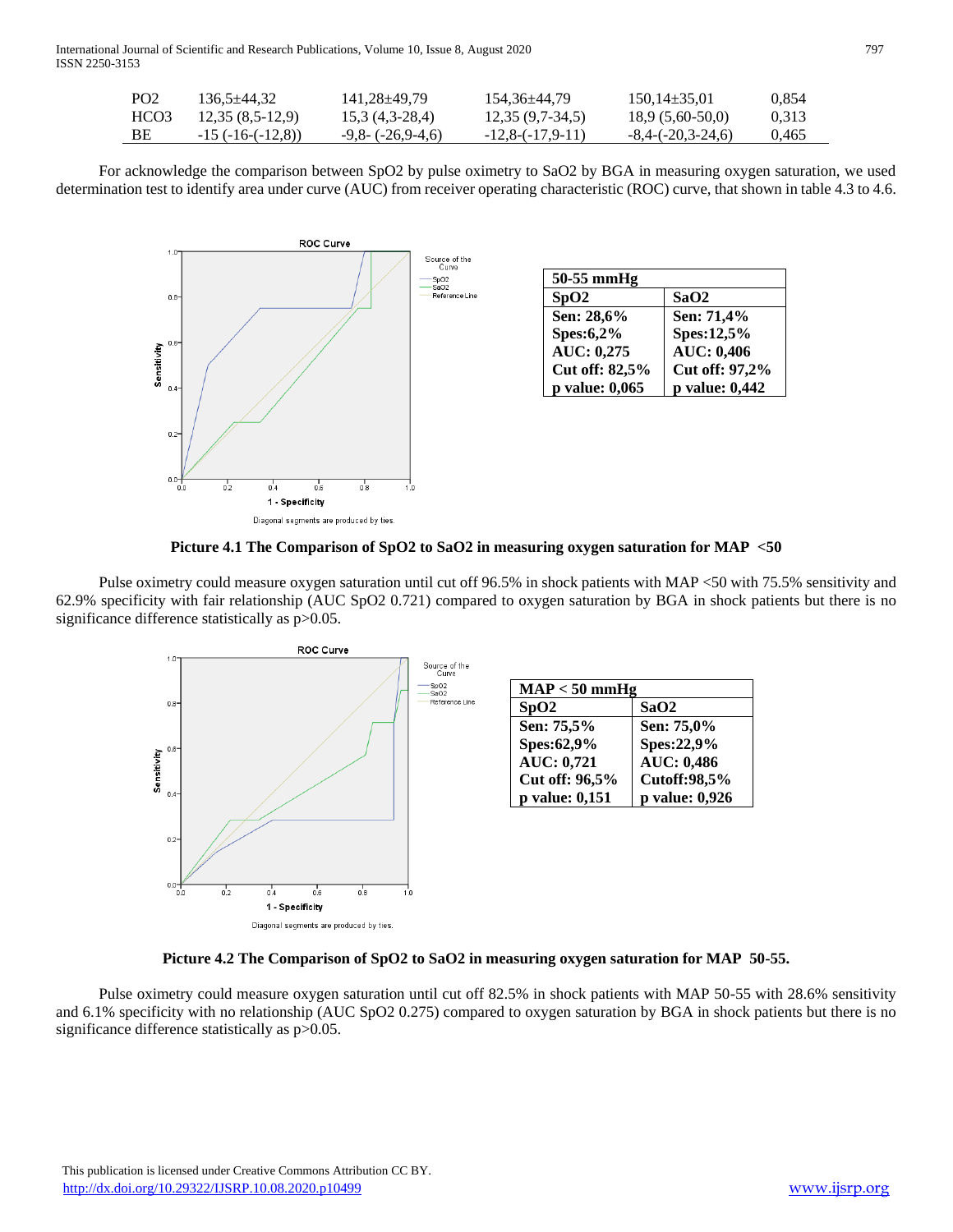

**Picture 4.3 The Comparison of SpO2 to SaO2 in measuring oxygen saturation for MAP 56-60.**

 Pulse oximetry could measure oxygen saturation until cut off 98.5% in shock patients with MAP 56-60 with 80% sensitivity and 24.1% specificity with poor relationship (AUC SpO2 0.522) compared to oxygen saturation by BGA in shock patients but there is no significance difference statistically as  $p > 0.05$ .



### **Picture 4.4 The Comparison of SpO2 to SaO2 in measuring oxygen saturation for MAP >60.**

 Pulse oximetry could measure oxygen saturation until cut off 92.5% in shock patients with MAP>60 with 88.9% sensitivity and 42.9% specificity with poor relationship (AUC SpO2 0.626) compared to oxygen saturation by BGA in shock patients but there is no significance difference statistically as  $p > 0.05$ .

### IV. CONCLUSIONS

Based on result and discussion, we conclude that:

- 1. Pulse oximetry could be used until MAP below 50 mmHg, where the result show no significance difference compared to oxygen saturation by BGA
- 2. Pulse oximetry could be used as basic for oxygen therapy so decrease mortality risk that caused by late action, in addition, as low as MAP, as much as possible become acidosis

 This publication is licensed under Creative Commons Attribution CC BY. <http://dx.doi.org/10.29322/IJSRP.10.08.2020.p10499> [www.ijsrp.org](http://ijsrp.org/)

3. Oxygen saturation is still related to microvascular blood flow, noticing also that the measuring could take time more as MAP get lower.

#### **REFERENCES**

- [1] Proulx Jeffrey. Respiratory Monitoring: Arterial Blood Gas Analysis, Pulse Oximetry, and End-tidal Carbon Dioxide Analysis. Proulx. 2000: 14(4); 227- 230p
- [2] Yanda Srie, Lubis Munar, Yusroh Yoyoh. Comparison of oxygen saturation measured by pulse oximetry and arterial blood gas analysis in neonates. Pediatrica Indonesiana. 2004: 43(11); 211-214p